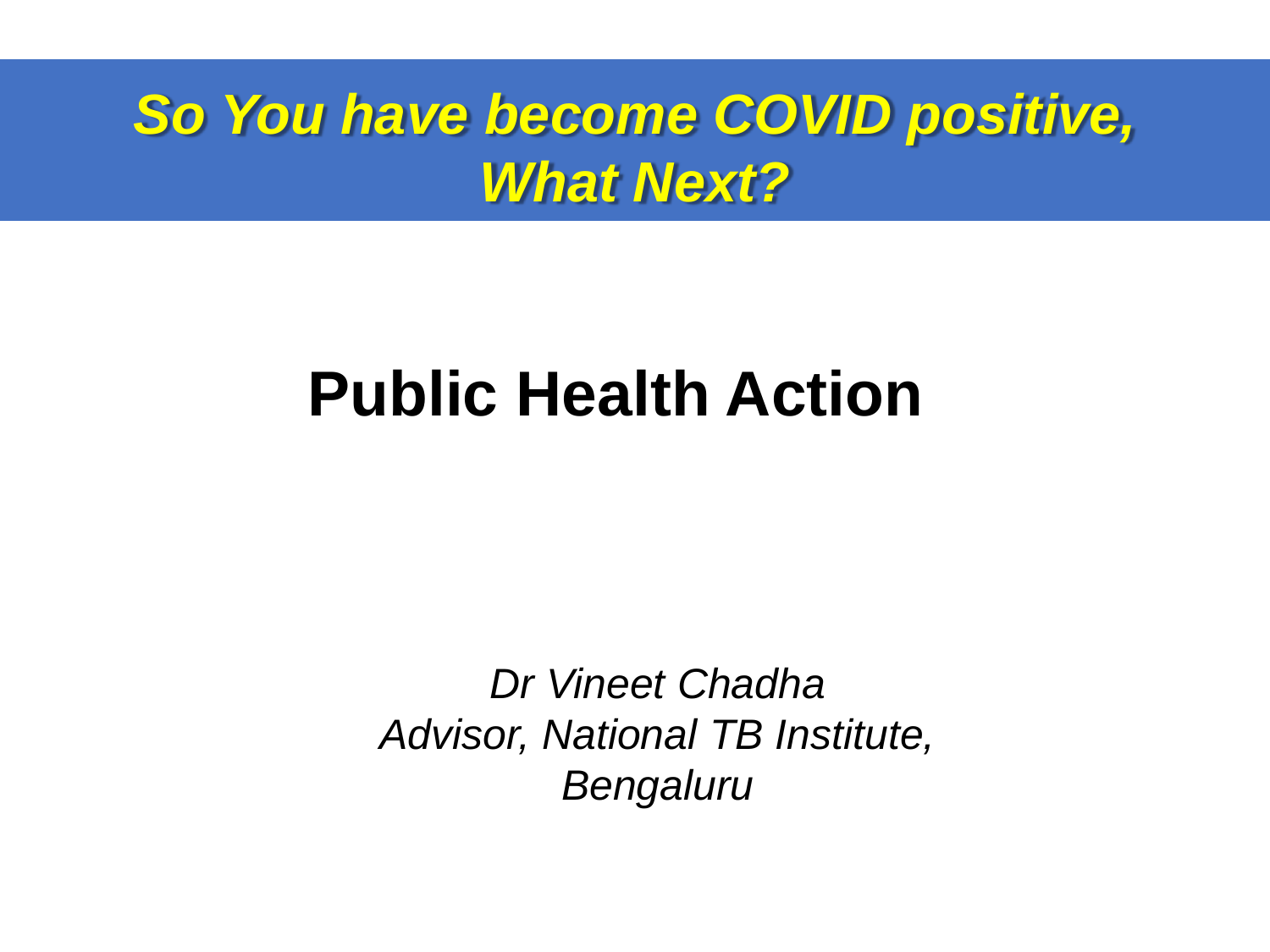#### **BACKGROUND**

- Persons infected by the virus: source of infection
	- o transmission through respiratory droplets
		- coughing/sneezing/talking/ singing
		- remain viable on surfaces: through touching surface, then eyes/nose/mouth before cleaning hands
- Transmission continues unabated
	- o asymptomatic infected individuals
	- o A pre-symptomatic stage
	- o More infectious variants of the virus
- Urgent need to prevent spread of infection
	- o Respond in a timely and effective manner

**Stay Safe**



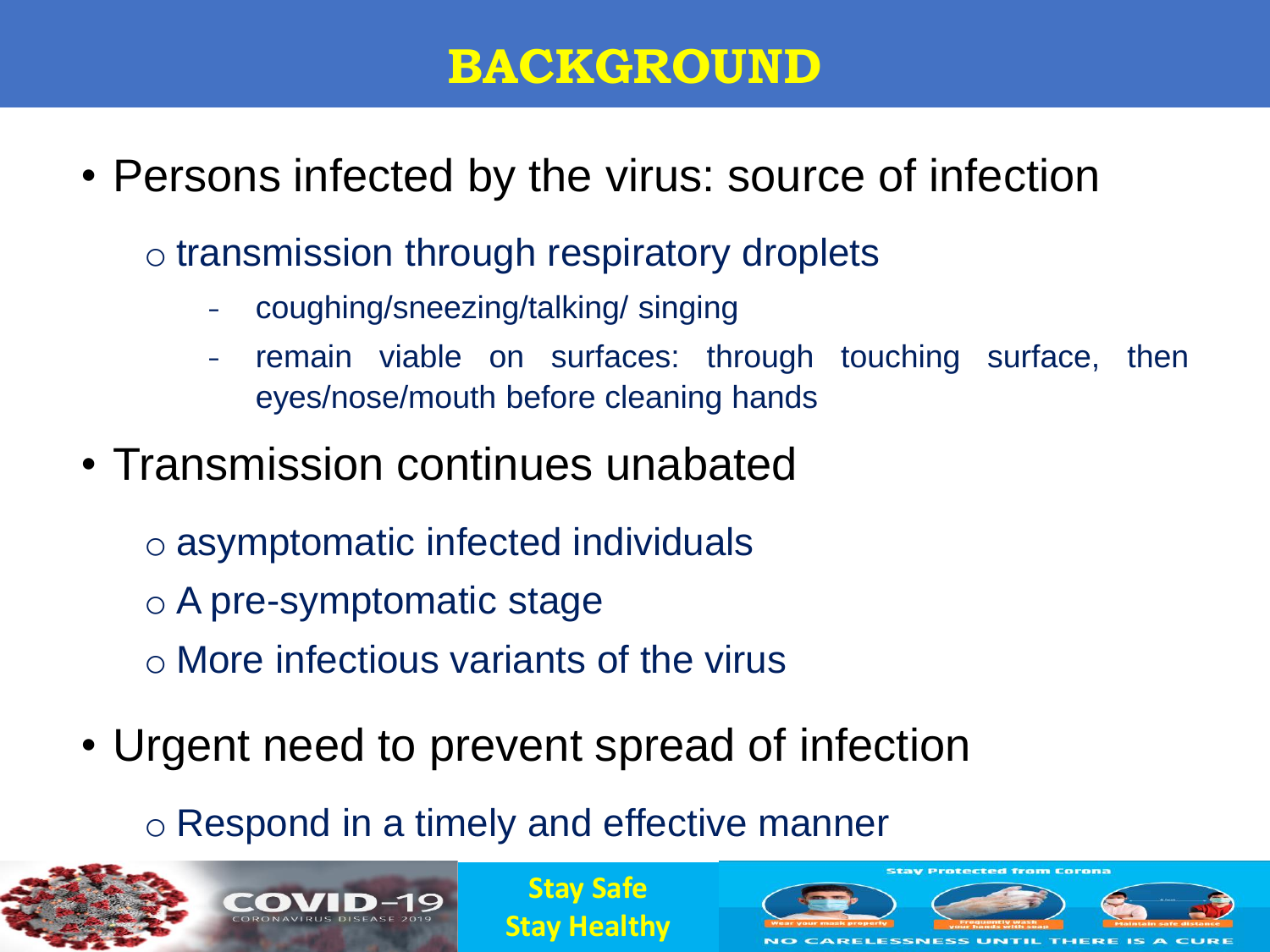#### **Measures to be taken on detection of confirmed case**

- Home isolation: abstain from work
- Stay in a well ventilated room: not open to common areas
- Seek health Care (home/hospital) as per severity grade
	- A communication link between the caregiver and hospital
- Respiratory etiquette
	- o Wear Triple layer / cloth mask
	- o Cover mouth & nose while coughing/sneezing with tissue/ handkerchief /sleeve of upper arm : never on hands
	- o Keep soiled tissue in covered bin: burn/deep burial
	- o Soiled handkerchief: wash with detergent & water
- Family members taking care
	- o wear masks, gloves, distancing, hand hygiene.

**Stay Safe**

- Inform local health authorities, work supervisor, RWA
	- o follow advice





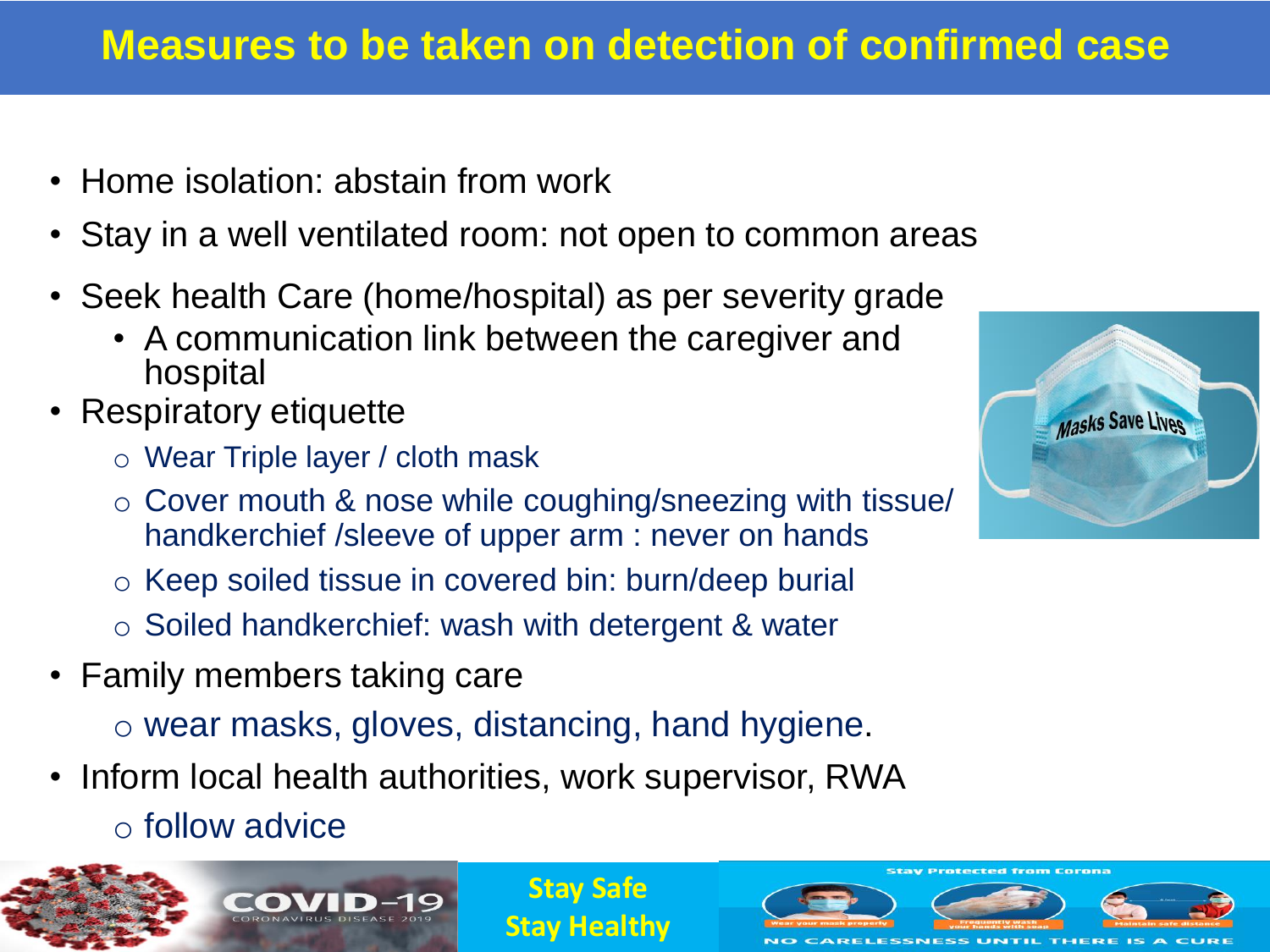#### **Responsibilities of States/ District authorities**

- Monitor all cases under home isolation
- Field staff / surveillance teams
	- personal visit
	- dedicated call centre to follow up the patients on daily basis.
	- record body temperature, pulse rate and oxygen saturation of each case : guide
	- provide instructions for patients and their care givers
	- update details on COVID-19 portal and facility app (with DSO as user).
- Senior State and District officials should monitor the records
- Mechanism to shift patient in case of hospitalization
- Monitor all family members & close contacts

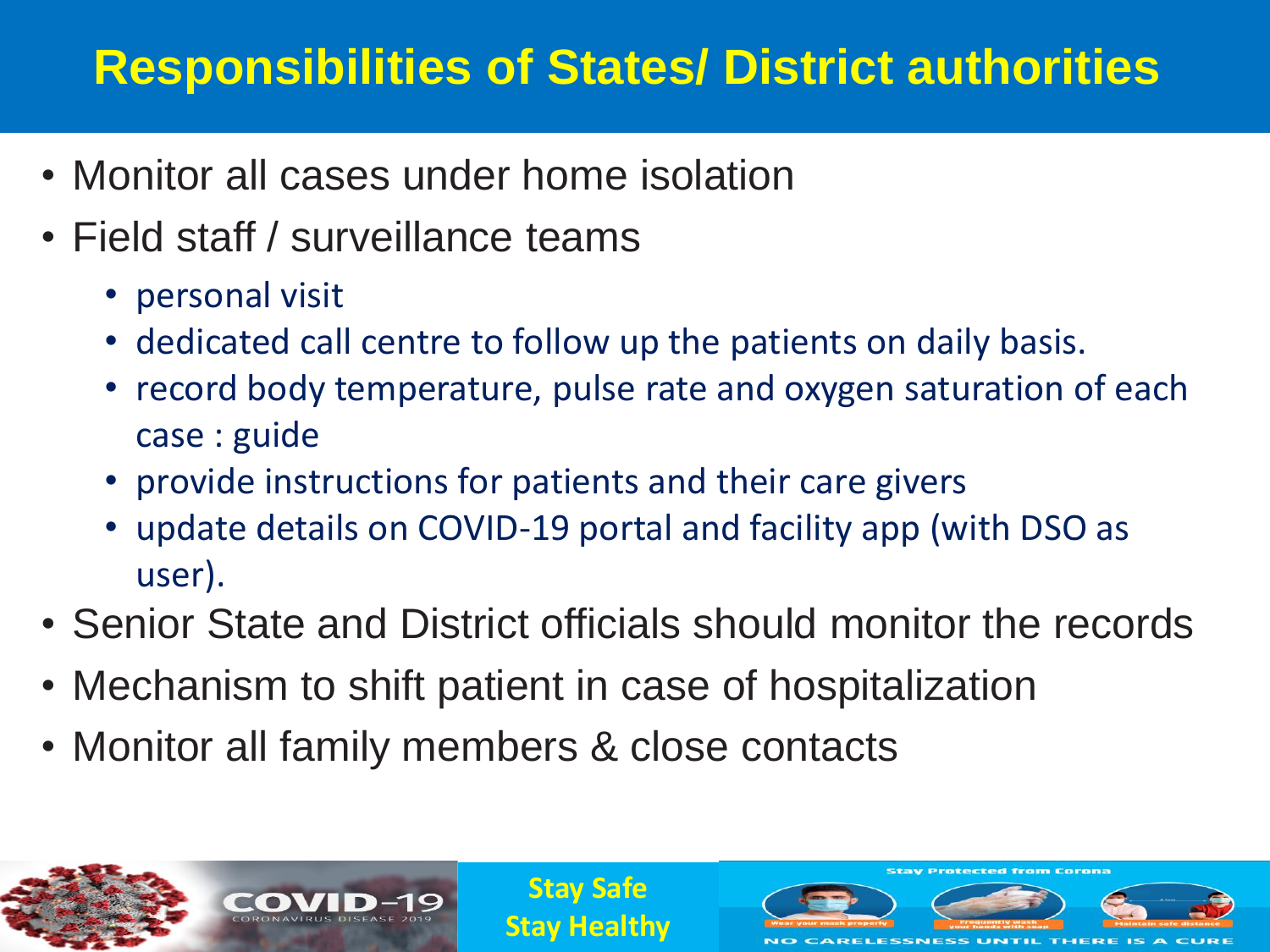- Shifting to hospital
	- o Appropriate PPE
	- o Call 108 / Sanitize vehicle
	- $\circ$  follow instructions, also after discharge
- At work place
	- o Line listing of contacts
	- $\circ$  Risk profiling & follow up actions
	- o List of premises visited 3 days before test result till isolation : Disinfect
	- $\circ$  Coordinate with health department for large scale disinfection
- Return to work
	- o Resolution of clinical manifestations as evidence for cure: Testing not required prior to discharge.

**Stay Safe**

**Stay Healthy**

o Period of isolation: Minimum 10 days of symptom onset & no fever for 3 days

RELESSNESS

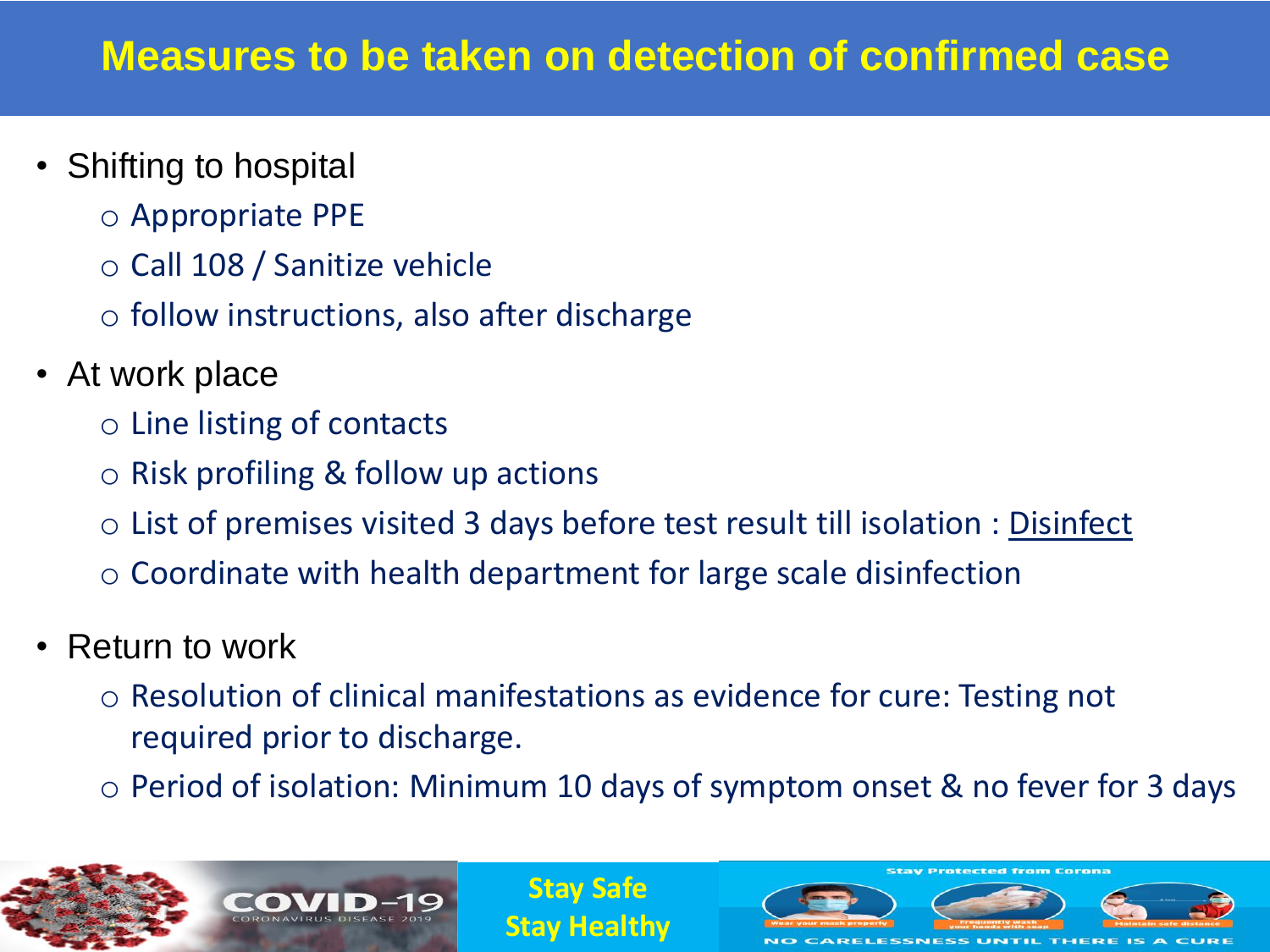### **MANAGEMENT OF CONTACTS**

A person exposed to a confirmed case between 2 days prior until 14 days after onset of symptoms

#### OR

A person exposed to a confirmed infected asymptomatic person within 14 days of his/her sample collection

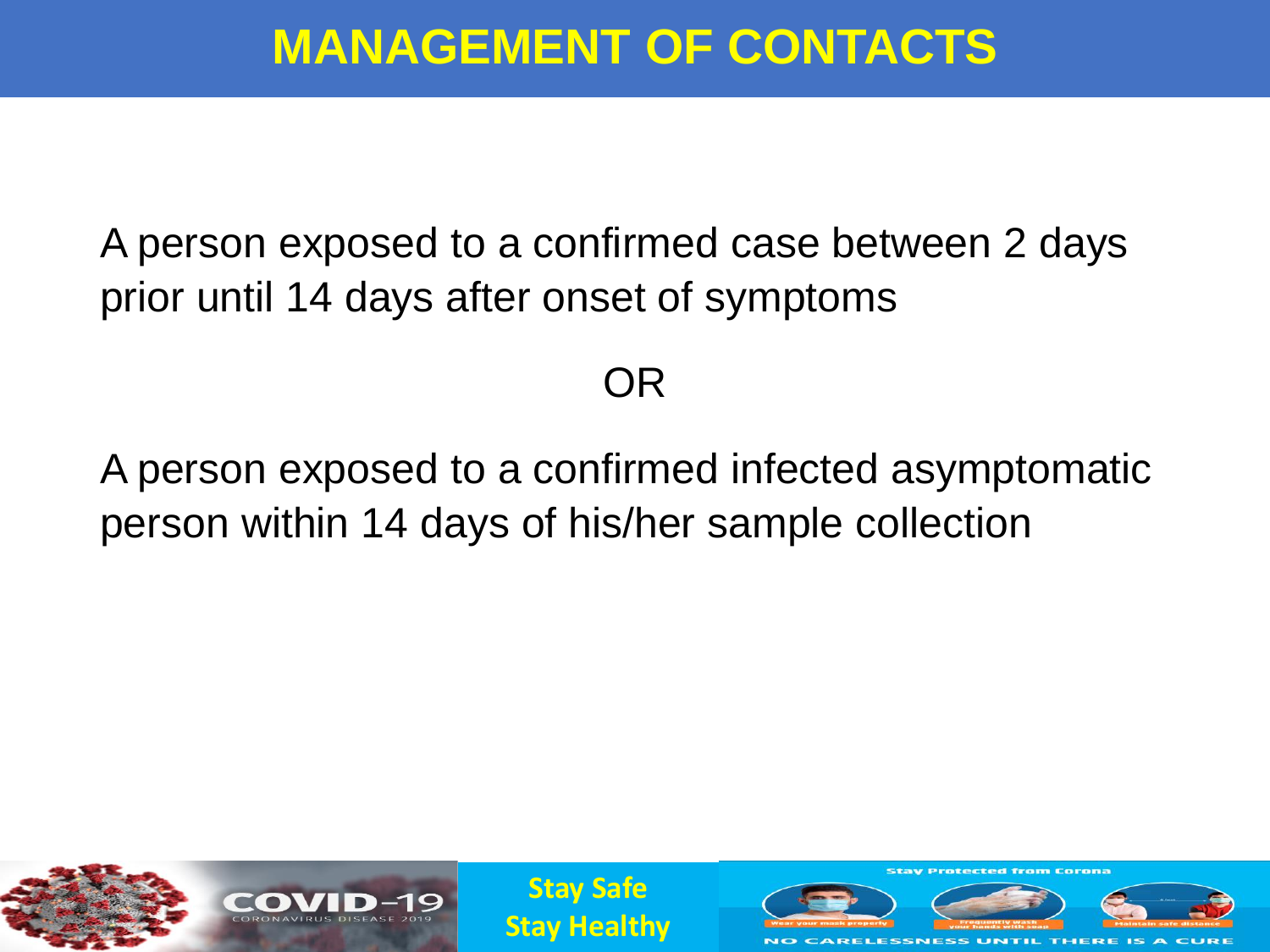## **Risk profiling of contacts**

|             |                                 | <b>Follow up action</b>                          |
|-------------|---------------------------------|--------------------------------------------------|
| <b>High</b> | Living in same household as     | Home quarantine x 14 days from                   |
| risk        | case                            | last exposure                                    |
|             | Touched body fluids / cleaned   | <b>Active monitoring for Symptoms</b>            |
|             | linen, clothes or dishes        | fever, cough, breathing difficulty<br>$\bigcirc$ |
|             | In close proximity (1 meter) of | Fatigue/Myalgia/Sore<br>$\circ$                  |
|             | case includes during travel     | throat/Running nose/Diarrhea                     |
|             |                                 | Nausea/Loss of smell or taste                    |
|             |                                 | Test on development of symptoms                  |
|             |                                 | /5-7 days of exposure                            |
| Low         | Contacts not meeting above      | Continue to work with mask,                      |
| <b>Risk</b> | criteria                        | Hand hygiene                                     |
|             |                                 | Monitor for symptoms                             |

*Low risk becomes high risk if COVID Appropriate Behavior not followed at all times*



COVID-19 CORONAVIRUS DISEASE



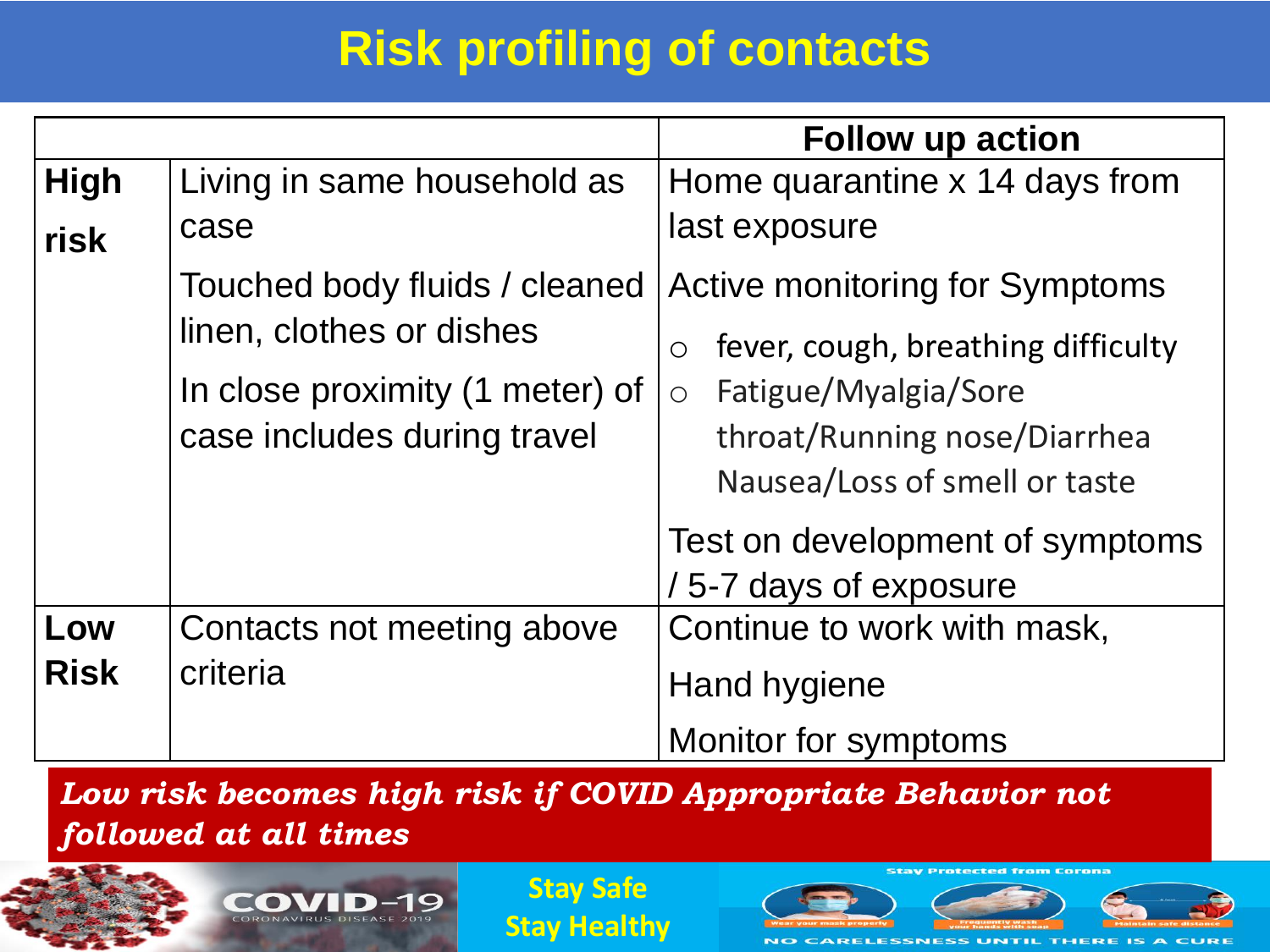#### **Home quarantine**

- Wear Mask
- Restrict movement within the house
	- $\circ$  Stay in a well ventilated single room with an attached / separate toilet
	- $\circ$  another family member: maintain a distance of  $>1$  meter
	- o avoid sharing household items
	- $\circ$  Stay away from elderly, pregnant, children, those with co-morbidities
	- $\circ$  Do not attend any gathering
- High-Risk persons to take special precautions
- Members taking care
	- o Wear masks, gloves, maintain distance, hand hygiene
- Report to health department on developing symptoms and seek care

**Stay Safe**

**Stay Protected from Corona** 

**RELESSNESS** 

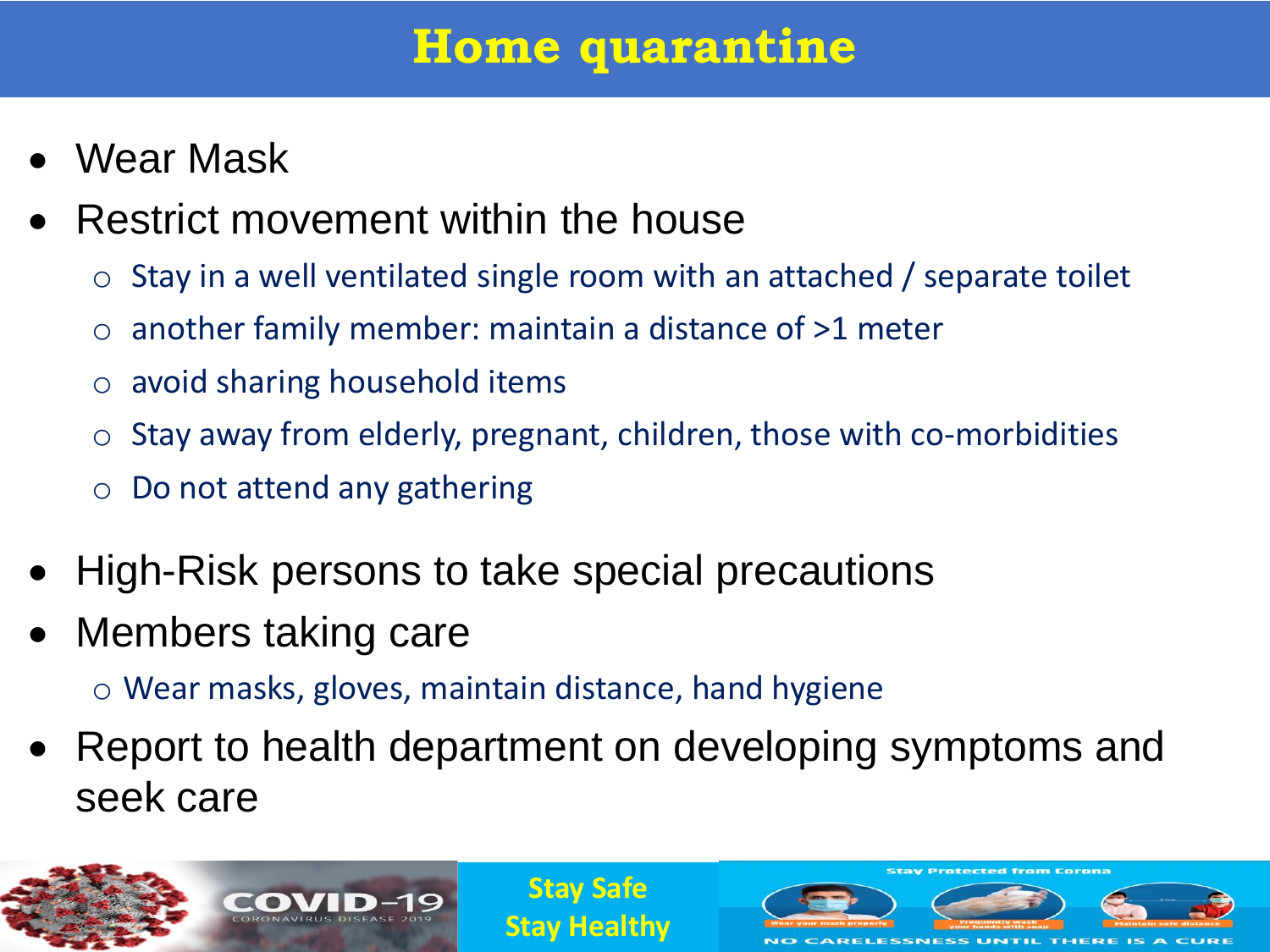#### **Proper Use and disposal of masks**

#### **HOW TO WEAR MEDICAL MASK**





Clean your hands with soap and water or hand sanitizer

Hold the mask by the ear loops and place a loop around each ear



Mold or pinch the stiff edge to the shape of your nose



Pull the bottom of the mask over your mouth and chin



Avoid touching the front of the mask when wearing

#### **HOW TO REMOVE MEDICAL MASK**



Clean your hands with soap and water or hand sanitizer



Avoid touching the front of the mask. Only touch the ear loops



Hold both of the ear loops and gently lift and remove the mask



Throw the mask in the trash



Clean your hands with soap and water or hand sanitizer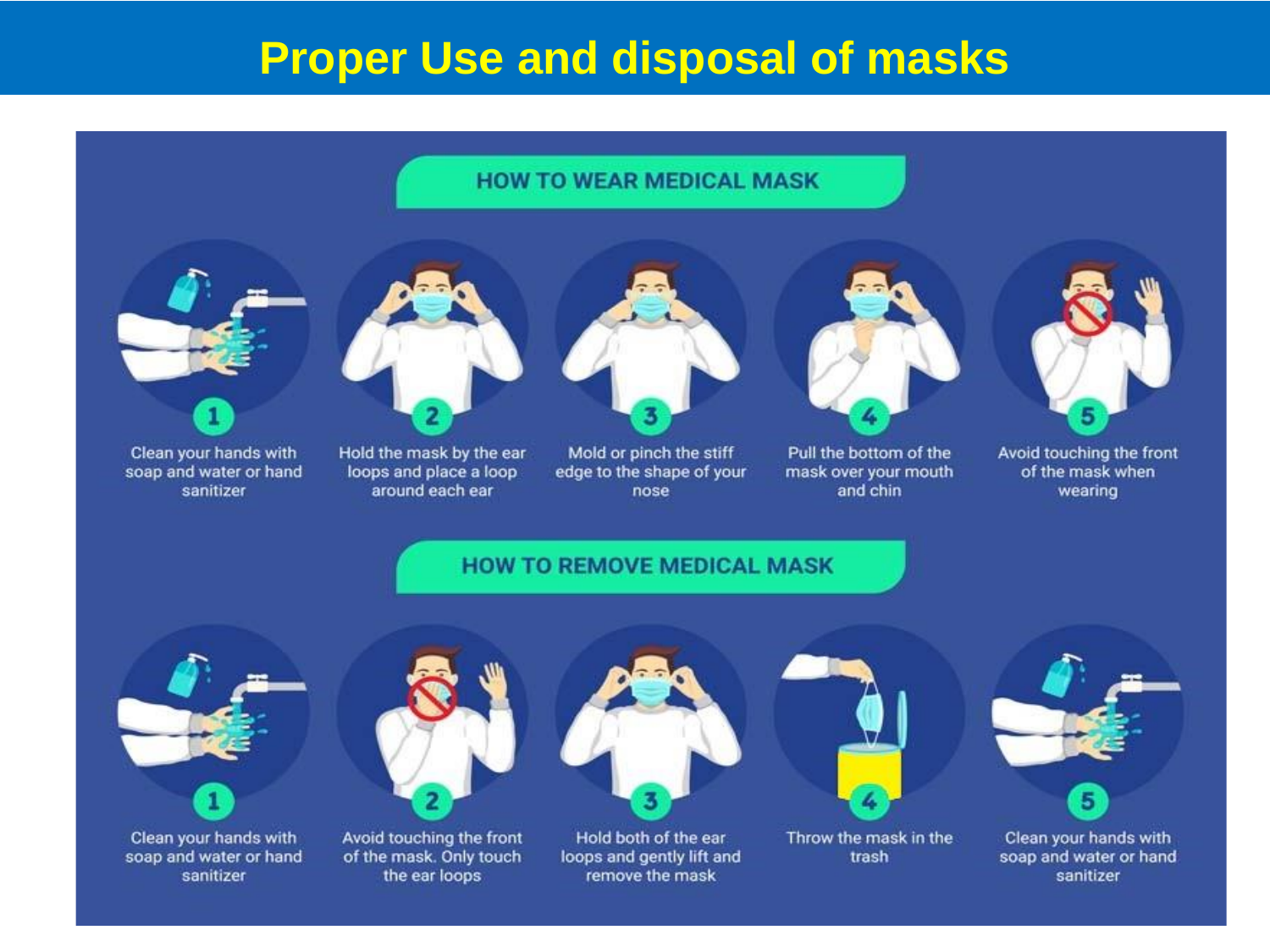### **Proper Use / re-use & disposal of masks**

- Clean hands after accidental touch
- Separate for home & workplace
- Never place directly on a surface
- Cloth masks can be re-used after washing with detergent and water provided it retains fit
- N-95 masks: 5 mask cover system x 4 times
	- o Discard early if dirty / contaminated / loose fit or fiber
	- o Cleaning with soap & water not recommended.

**Stay Safe**

**Stay Healthy**

ECCNIECO

- Keep the mask (triple layer/ N95) in a paper bag for 72 hours
- Keep in a covered bin
- Disposal by incineration / deep burial (10 ft)
	- Disinfect with sodium hypochlorite solution (1%)

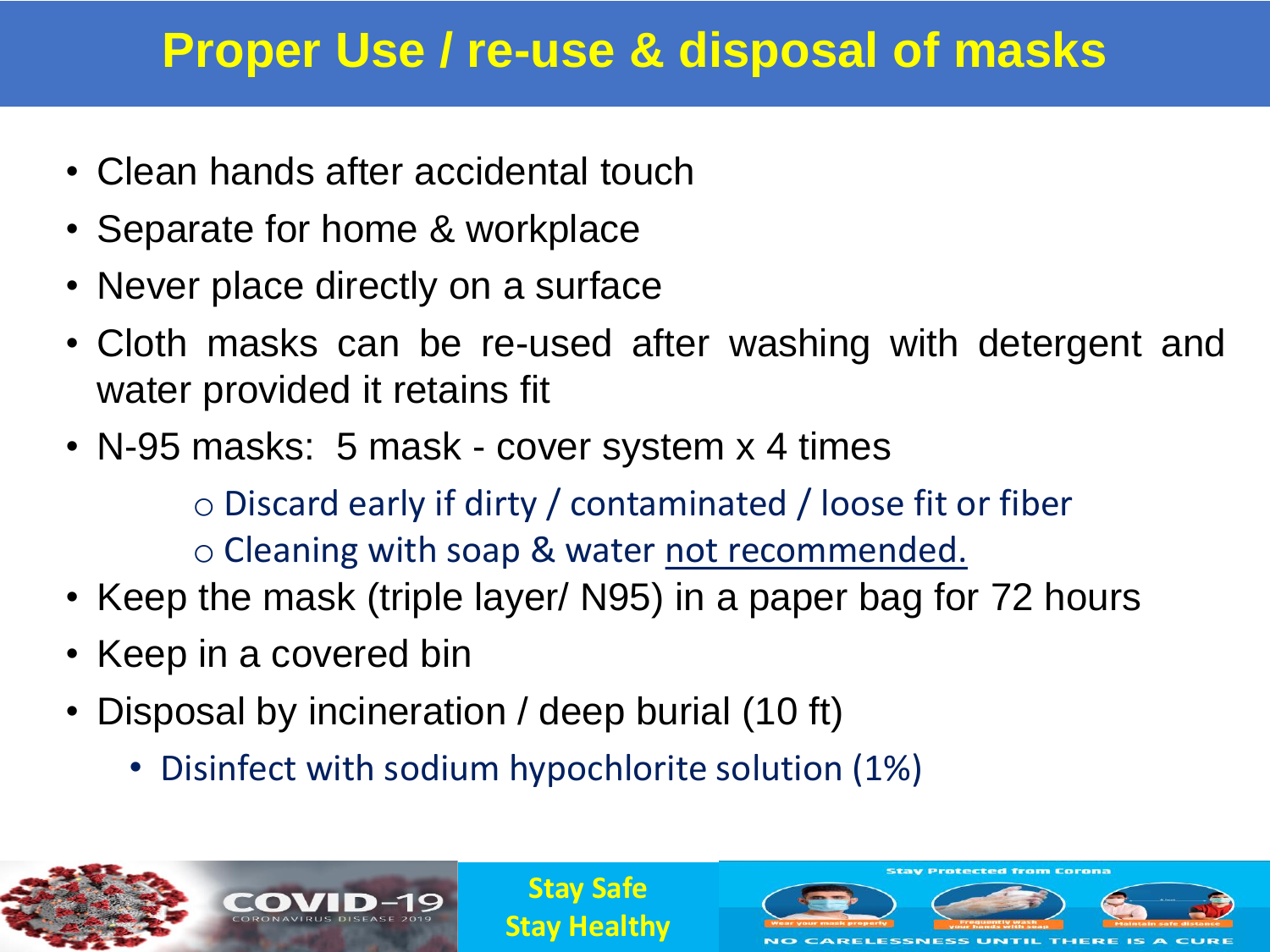## **Other instructions to be followed at all times work place/home**

- Respiratory etiquette
- Install Aarogya Setu
- Avoid gatherings (VC/in open) / parking lots, Group tea / lunch (take away from canteen) / elevators / non-essential travel
- Adequate ventilation / air-conditioning at 24-30 $\degree$  with intake of fresh air
- Regular cleaning & sanitization work stations, etc.
- Self-monitor for symptoms, if develop
	- a. Abstain from duty
	- b. Isolate until RTPCR is found -ve / completed quarantine
	- c. Inform supervisor
	- d. Lab test for COVID
	- e. If positive, take all actions
	- f. Inform local health authorities
	- g. Employees at higher risk to take extra precautions

**Stay Safe**

tay Protected from Corona

ARELESSNESS UNTIL THERE IS A

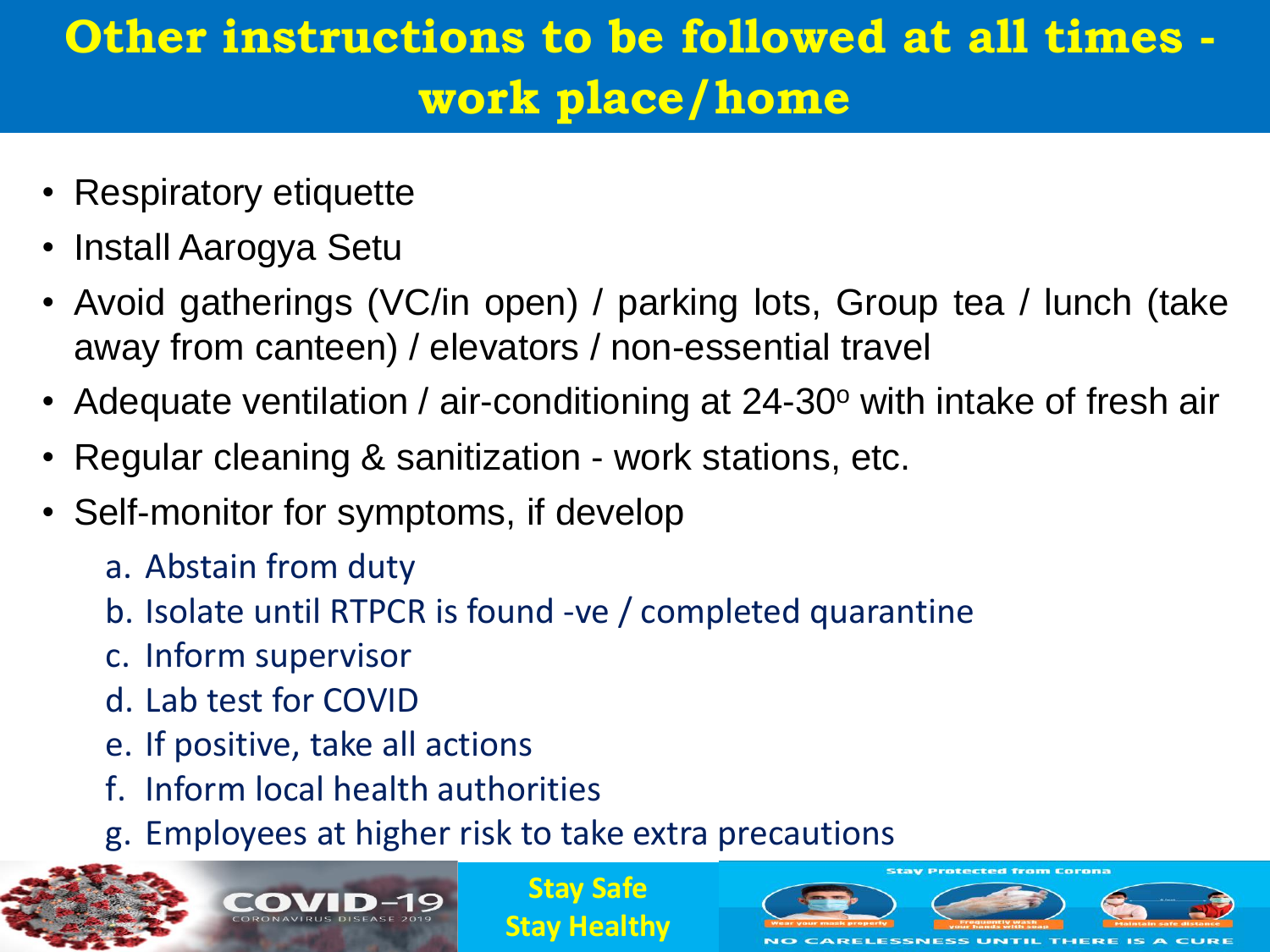## **Other instructions to be followed at all times work place/home**

- Entry into office campus
	- o Mandatory thermal screening: maintain distance
	- $\circ$  Hand washing facility / hand sanitizer (censor based / foot operated)
	- o Only asymptomatic & with mask allowed entry : Restrict Visitors
	- o Symptomatic to seek immediate care: record
- On reaching home
	- o Avoid close contact with family till washed hands, changed clothes / bath
	- o Wear mask at home secondary cases
	- $\circ$  Clean and disinfect gadgets or instruments taking home
- Awareness/Sensitization: posters, iGOT Platform,
- Special case detection camps: vulnerable staff for early case detection & prevention
- Infection Control committee : specific Roles & responsibilities

**LESSNESS UNTIL** 

**Stay Safe**